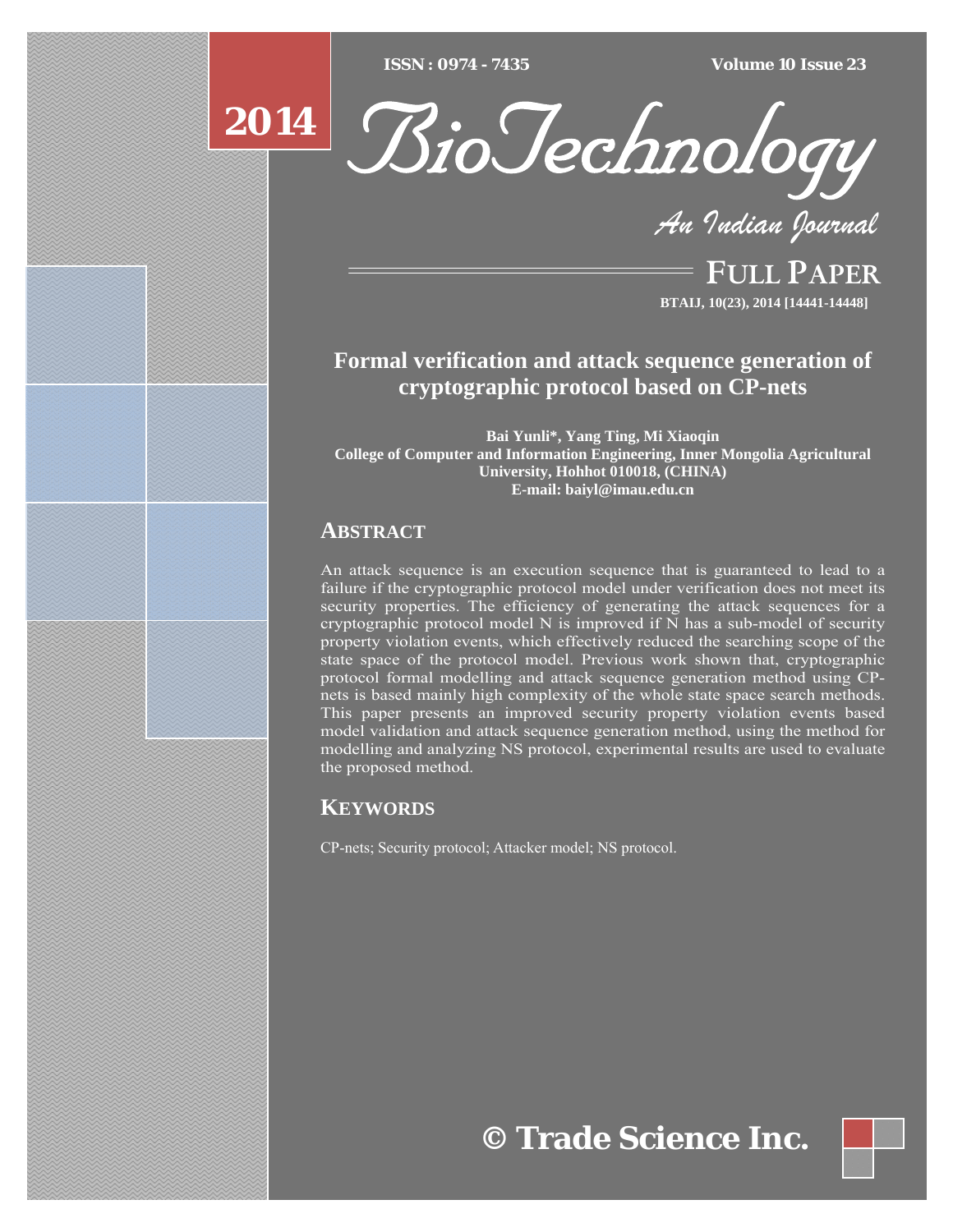#### **INTRODUCTION**

Model checking methods for the analysis of cryptographic protocols have been developed and applied widely, which not only verified the known attacks, but also discovered many new attacks. However, model-checking method faced with the exponentially increasing state space when the scale of protocol increases, the time and space they need often exceeds available resources. The attacker's capabilities include generating as much attack data as possible by the known information and the current intercepting data, resulting in protocol analysis state space increases. The main reason to generate large amounts of data is the Dolev-Yao attacker model  $^{[1]}$ , as Interrogator tool  $^{[2]}$ , NRL protocol analyzer  $^{[3]}$ .

In the current model checking method, although it is possible to generate the attack sequence, however, most formal verification methods of cryptographic protocol violating their security properties give only one attack sequence [4-10]. NRL analyzer  $[11]$  and Proverif  $[12]$  can generate multiple attack sequences based on pre-set, but they include many false attacks. Model checking methods described above are mainly off-the-fly method to generate a path to find all paths from the initial state to an insecurity state in state spaces. The complexity of generation algorithm is very high, and the unsafe state is not to be analyzed, may generate false attacks. Test case generation methods in conformance test based on the properties are used extensively. Article [13-15] proposed conformance test cases generation method for linear properties, which effectively control the test case generation scale in the finite-state, and the test cases covered the test requirements.

For formal verification of cryptographic protocols model and attack sequence generation needs, and avoiding the allstate space searching method to generate the attack sequences, this paper proposed a new formal verification and attack sequence generation method of cryptographic protocol based on CP-nets<sup>[16-18]</sup>, and presented an attack sequence generation oriented CP-nets model--ASG-CPN. Using security property violation events to classify the unsafe state in the state space of protocol model, proposed an ASG-CPN based attack sequence generation method, reducing the state number of state space search and avoiding generating false attacks.

#### **ASG-CPN MODEL**

Firstly, the formal definition of CP-nets model and its related terms based on K Jensen<sup>[17,18]</sup> are given, and then address the definition of ASG-CPN. CPN Tools are specific modelling and analysis tools for CP-nets model [19].

#### **CP-NETS model**

Definition 1 (CP-nets): A *coloured Petri nets (CP-nets)* is defined as a many- tuple CP-nets= <*,, P, T, A, V, C, G, E, I*> where:

- is a finite set of non-empty types, called colour sets.
- 2. P is a finite set of places.
- 3. T is a finite set of transitions with P  $T =$ .
- 4. A is a finite set of directed arcs: A  $\overline{P}$  x T  $\overline{T}$  x P.
- 5. V is a finite set of typed variables such that  $Type[v]$   $\Sigma$  for all variables  $v$  *V*.
- 6. C is a colour function, C: P , p  $P$ ,  $C(p)$ <sub>MS</sub>.
- 7. G is a guard function, G: T EXPR<sub>V</sub>, that assigns a guard to each transition *t* such that Type( $G(t)$ ) = Bool.
- 8. E: P x T T x P EXPR<sub>V</sub>, is an arc expression function, that assigns an arc expression to each arc *a* such that Type(E(a)) =  $C(p(a))_{MS}$ , p(a) is the place of arc a.
- 9. I: P EXPR, is an initialization function that assigns an initialization expression to each place p such that Type(I(p)) =  $C(p)$ <sub>MS</sub>.

Definition 2 (related concepts with CP-nets):

1. A marking is a function M that maps the place p *P* into a multiset of tokens M(p)  $C(p)_{MS}$ .

The initial marking  $M_0$  is defined as  $M_0(p) = I(p)$  for all p P. The deadmarking  $M_d$  is a marking in which no transitions are enabled.

2. The variables of a transition *t* are denoted as  $Var(t) \subseteq V$ , consist of the free variables appearing in the guard of t or in the arc expressions of the arcs connected to *t*.

3. An observable place set  $P^{\circ} \subseteq P$  is the set of observable places with cardinality  $n_1$ , satisfying  $0 \le n_1 \le n$  (n is the cardinality of P). An observable place  $p \ P^{\circ}$  is the post-set of an input transition or an output transition to show what data should be observed after firing those transitions.

4. A binding of a transition t is a function b that maps the variable v Var(t) into a value  $b(v)$  Type[v]. The set of all bindings of a transition t is denoted by B(t). A binding element is a pair  $(t,b)$ ,  $t$  T and  $b$  B(t). The set of all binding elements *BE*(*t*) of a transition *t* is defined as *BE*(*t*)= $\{(t,b)|b \ B(t)\}$ .

The set of all binding elements in a CP-nets model is denoted by *BE*. A binding elements (*t,b*) is enabled in a marking *M* when guard of the binding element  $(t, b)$  is true and for all the token needed by the firing of the transition t must exist in its input places, and the reached marking M' is denoted by *M[ t,b>M'*.

 5. A step *Y BEMS* is a non-empty, finite multiset of binding elements. A step *Y BEMS* is enabled in a marking *M*  when the guard of all binding elements in the step Y are true and for all the token needed by the firing of the transition in the step Y must exist in the marking of its input places.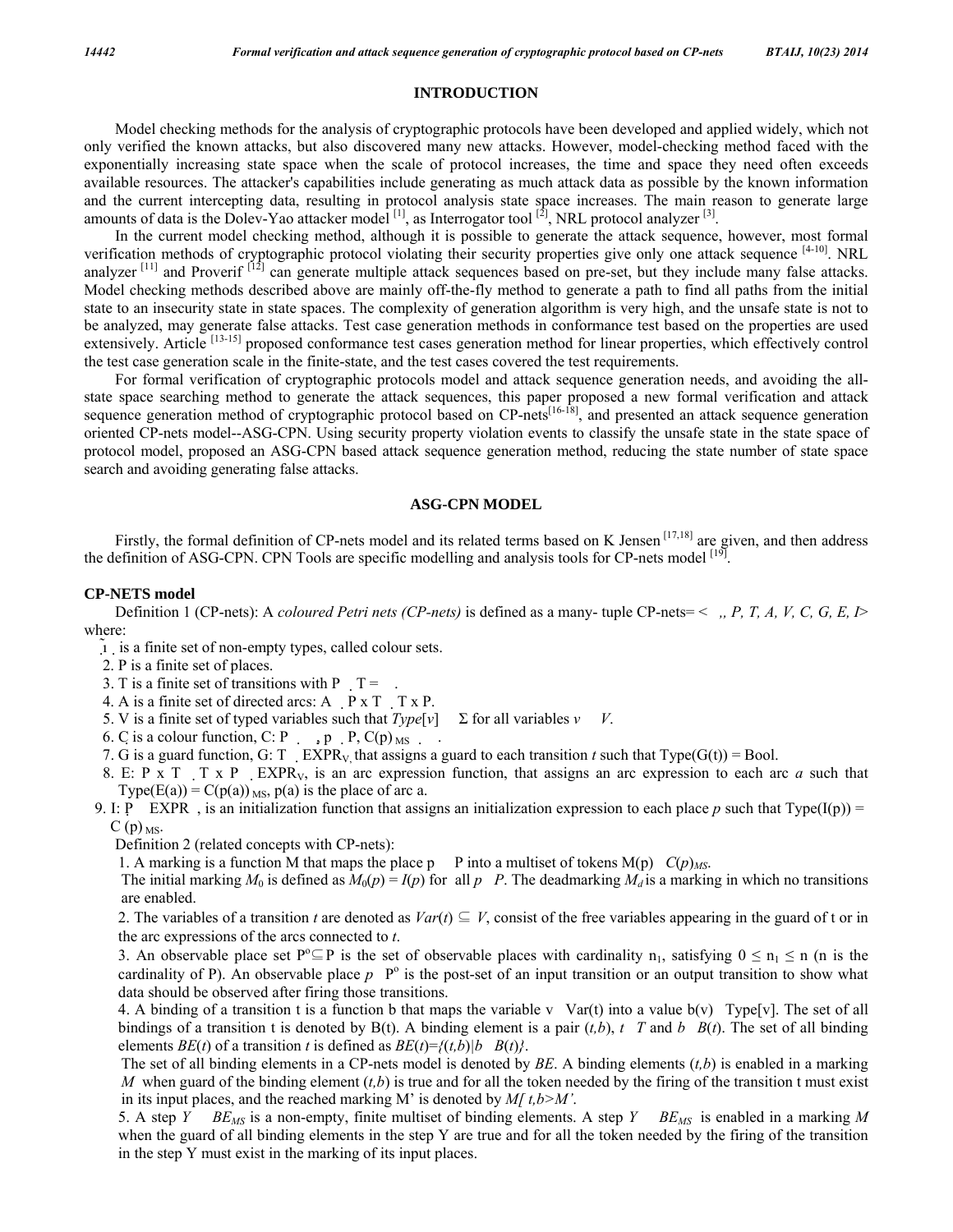$V = [M_0 > ;$ 

 $A = \{(M1, (t,b), M2) \quad V \times BE \times V | M1[t, b > M2]\};$ 

 $\forall a \ A, a=(M1,(t,b),M2) : N(a)=(M1, M2).$ 

Here V is the set of nodes, called states (reachable markings), A is the set of edges (occurrence of binding elements), and N is a function relating edges to their end-point nodes.

Definition 4 (firing sequence): A firing sequence *S of* a CP-nets model from initial marking *M*0 is a sequence of transitions  $S = t_{s1} t_{s2} \cdots t_{sk} t_{si}$  T, such that  $M_0[t_{s1} > M_1[t_{s2} > M_2 \cdots [t_{sk} > M]$ ; this is denoted by  $M_0[S > M]$ .

Definition 5 (occurrence sequence): A finite occurrence sequence of length  $n \ge 0$  is an alternating sequence of markings and steps, as follows:

 $M_0 \xrightarrow{Y_1} M_1 \xrightarrow{Y_2} M_2 \cdots M_{n-1} \xrightarrow{Y_n} M_n$ 

Such that  $M_{i-1}$   $\longrightarrow$   $M_i$  for all  $1 \le i \le n$ . All markings in the sequence are said to be reachable from  $M_0$ . An infinite occurrence sequence is a sequence of markings and steps:

 $M_0 \xrightarrow{Y_1} M_1 \xrightarrow{Y_2} M_2 \xrightarrow{Y_3} M_3 \cdots$ 

When generating attack sequences for cryptographic protocol, it should need to extract the occurrence sequence including the data exchanged by the protocol entities, thus extract the observable occurrence sequences.

#### **ASG-CPN model**

The place indicator vector and transition label functions L are used to mark the observable places and input/output transitions.

The data, not included in the information exchanged by protocol entities, is discarded when generating the attack sequences, leaving only the actual sequence of messages exchanged between the protocol entity and the attacker. Therefore, an attack sequence generation oriented security protocol formal model is defined below.

Definition 5 **(**ASG-CPN Model): An ASG-CPN is defined as a tri-tuple ASG-CPN *= (G,, L)*where:

 $IG = (N, M_0)$ , is a CP-nets model N with initial marking  $M_0$  Model N has a set of places P with cardinality n and a set of transition T with cardinality m, where:

 $P = P^{\circ}$   $P^{\circ}$ ,  $P^{\circ}$  is the observable place set,  $P^{\circ}$  is the internal place set,  $P^{\circ}$   $P^{\circ} = \frac{1}{2}$ ;

 $T=T^0$  <sup>e</sup>,  $T^0$  is the output transition set,  $T^1$  is the input transition set,  $T^0$  is the internal transition set,  $T^0$  <sup>e</sup> = ;  $\tilde{2}$ ,  $(1, 2,...,n)^T$  is the indicator vector for the place set  $P = \{p_1, p_2,..., p_n\}$ , with cardinality n, The indicators related to observable places are equals to 1, otherwise indicators for internal places are equals to 0:

$$
\psi_i = \begin{cases} \n\int_{0}^{\infty} \nabla p_i \in P^{\circ}, \quad 0 \leq i \leq n_1. \\ \nabla p_i \in P^{\circ}, \quad 0 \leq i \leq n - n_1. \n\end{cases} \tag{1}
$$

3.L is the labelling function for transitions,  $L:\mathcal{T}\to\cup\{\varepsilon\}$ , is the label set(character set), used to describe the input/output information sets of the input/output transitions, for the internal transitions the label sets are empty *ε*:

$$
L(t) = \begin{cases} e, & \forall t \in (T^0 \cup T^i), e \in \Lambda. \\ \varepsilon, & \forall t \in T^e. \end{cases}
$$
 (2)

Cryptographic protocols are concerned with exchanging messages between entities via an untrusted medium. The protocols aim at providing security properties such as confidentiality of transmitted data, user authentication etc. A cryptographic protocol is usually described as a sequence of messages, and encryption is used to achieve security goals. As an example consider the simple Needham-Schroeder (NS) protocol  $[20-22]$  to build the ASG-CPN model.

NS protocol is an asymmetric key authentication protocol, the data exchange sequence described as follows:

1. A B:  ${N_a, A}$ puk<sub>B</sub>

2. B A:  ${N_a, N_b}$ puk<sub>A</sub>

3. A B:  ${N_b}$  puk<sub>B</sub>

Where entity A is the session initiator, B is the session responder. A  $B: \{Na, A\}$ puk<sub>B</sub> indicates that entity A sends message of  $\{N_a, A\}$  puk<sub>B</sub> to entity B.  $\{N_a, A\}$  puk<sub>B</sub> means the message  $\{N_a, A\}$  is encrypted by puk<sub>B</sub>, the public key of entity B, only the private key of entity B can decrypt the encrypted message.  $N_a$ ,  $N_b$  is the secure nonce chose by entity A and entity B respectively.

In Figure 1, channel places c1, c2, c3 are observable places, the others are internal places; output transitions send1, send2, and send3 are used to describe the transmit events; input transitions, receive1, receive2, receive3, indicate the entity behaviours after receiving the datagram; the other transitions are internal transitions. Specific case of output datagram is obtained by tokens of observable places, which is associated with output transitions. The place indicator vectors and transition label function describe the actual features, as follows: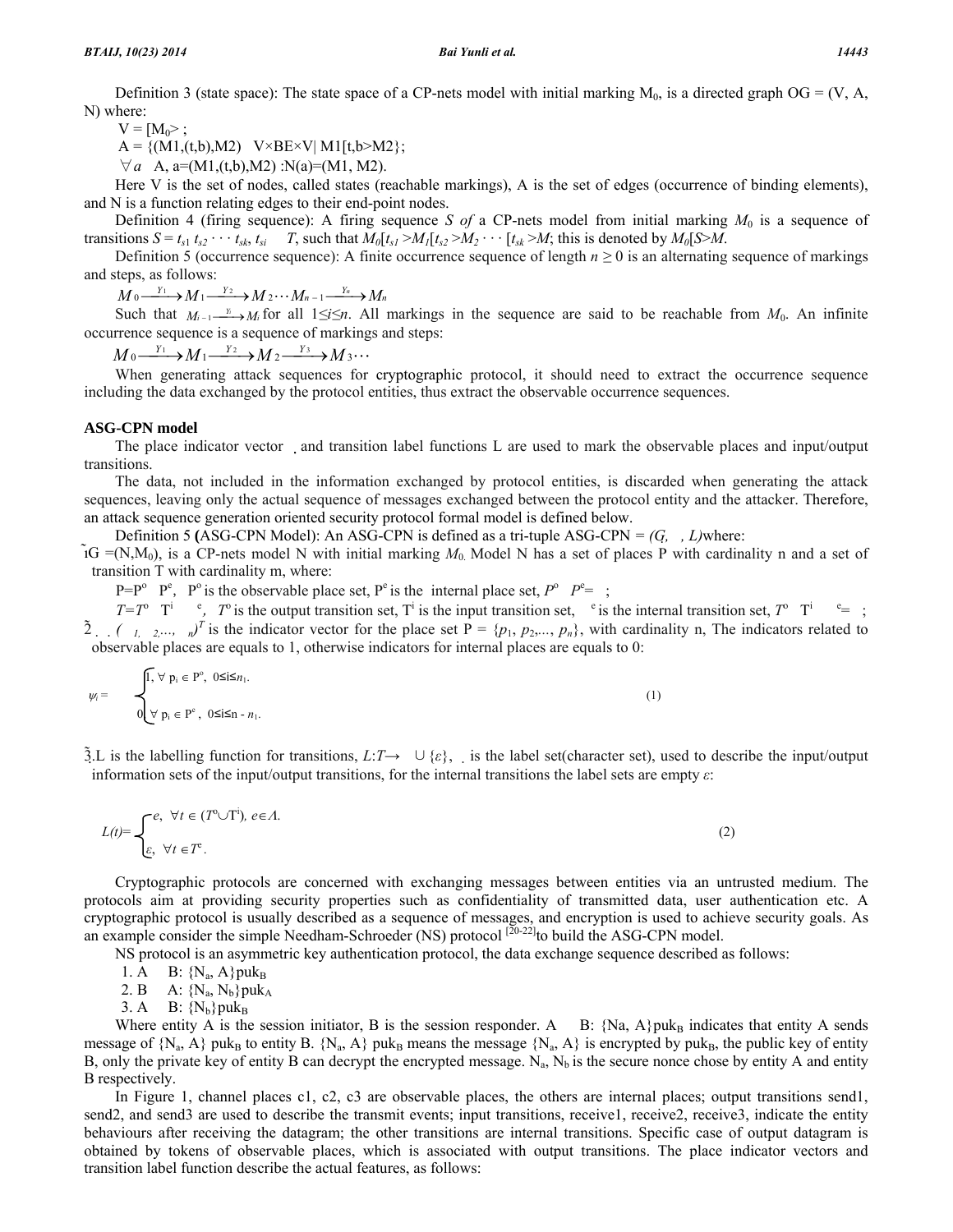$$
w_{i} = \begin{cases} 1, \forall p_{i} \in P^{o}, P^{o} = \{c1, c2, c3\}, 1 \leq i \leq l \}, \\ 0, \forall p_{i} \in P^{e}, P^{e} = P \cdot P^{o} \\ \vspace{-2mm} \vspace{-2mm} \vspace{-2mm} \vspace{-2mm} \vspace{-2mm} \vspace{-2mm} \vspace{-2mm} \vspace{-2mm} \vspace{-2mm} \vspace{-2mm} \vspace{-2mm} \vspace{-2mm} \vspace{-2mm} \vspace{-2mm} \vspace{-2mm} \vspace{-2mm} \vspace{-2mm} \vspace{-2mm} \vspace{-2mm} \vspace{-2mm} \vspace{-2mm} \vspace{-2mm} \vspace{-2mm} \vspace{-2mm} \vspace{-2mm} \vspace{-2mm} \vspace{-2mm} \vspace{-2mm} \vspace{-2mm} \vspace{-2mm} \vspace{-2mm} \vspace{-2mm} \vspace{-2mm} \vspace{-2mm} \vspace{-2mm} \vspace{-2mm} \vspace{-2mm} \vspace{-2mm} \vspace{-2mm} \vspace{-2mm} \vspace{-2mm} \vspace{-2mm} \vspace{-2mm} \vspace{-2mm} \vspace{-2mm} \vspace{-2mm} \vspace{-2mm} \vspace{-2mm} \vspace{-2mm} \vspace{-2mm} \vspace{-2mm} \vspace{-2mm} \vspace{-2mm} \vspace{-2mm} \vspace{-2mm} \vspace{-2mm} \vspace{-2mm} \vspace{-2mm} \vspace{-2mm} \vspace{-2mm} \vspace{-2mm} \vspace{-2mm} \vspace{-2mm} \vspace{-2mm} \vspace{-2mm} \vspace{-2mm} \vspace{-2mm} \vspace{-2mm} \vspace{-2mm} \vspace{-2mm} \vspace{-2mm} \vspace{-2mm} \vspace{-2mm} \vspace{-2mm} \vspace{-2mm} \vspace{-2mm} \vspace{-2mm} \vspace{-2mm} \vspace{-2mm} \vspace{-2mm} \vspace{-2mm} \vspace{-2mm} \vspace{-2mm} \vspace{-2mm} \vspace{-2mm} \vspace{-2mm} \vspace{-2mm} \vspace{-2mm} \vspace{-2mm} \vspace{-2mm} \vspace{-2mm} \vspace{-2mm} \vspace{-2mm} \vspace{-2mm} \vspace{-2mm} \vspace{-2mm} \vspace{-
$$



Here an attacker model added to the ASG-CPN model of NS protocol as illustrated in Figure 2. The observable places c1, c2, c3 are divided into two port places respectively, and add the Dolev-Yao attacker model into the two new places.

The channel place c1 is corresponding to the two port places p1 and p2, and the substitution transition int Ask was added between the place p1 and place p2. The channel place c2 is corresponding to the two port places p3 and p4, and the substitution transition int Rpl was added between the place p3 and place p4. The channel place c3 is corresponding to the two port places p5 and p6, and the substitution transition int\_Cfm was added between the place p5 and place p6, as illustrated in Figure 2 and Figure 3。



**an Attacker protocol** 

Figure 2: ASG-CPN Top-level Model of NS Figure 3: ASG-CPN Attacker Subpage of NS protocol with

The subpage related to the substitution transition int Ask is chose as an example to illustrate the attacker subpage model. In the Figure 4, the corresponding transitions of port places p1 and p2 are output transition t0 and input transition t4.

### **ATTACK SEQUENCE GENERATION METHOD**

According to the cryptographic protocol specifications and features of the models, gives formal definition of security property. Using security property violation events to classifying describe the unsafe states, proposed an ASG-CPN based attack sequence generation method, reducing the searching scope of the state space, and avoiding generating false attacks.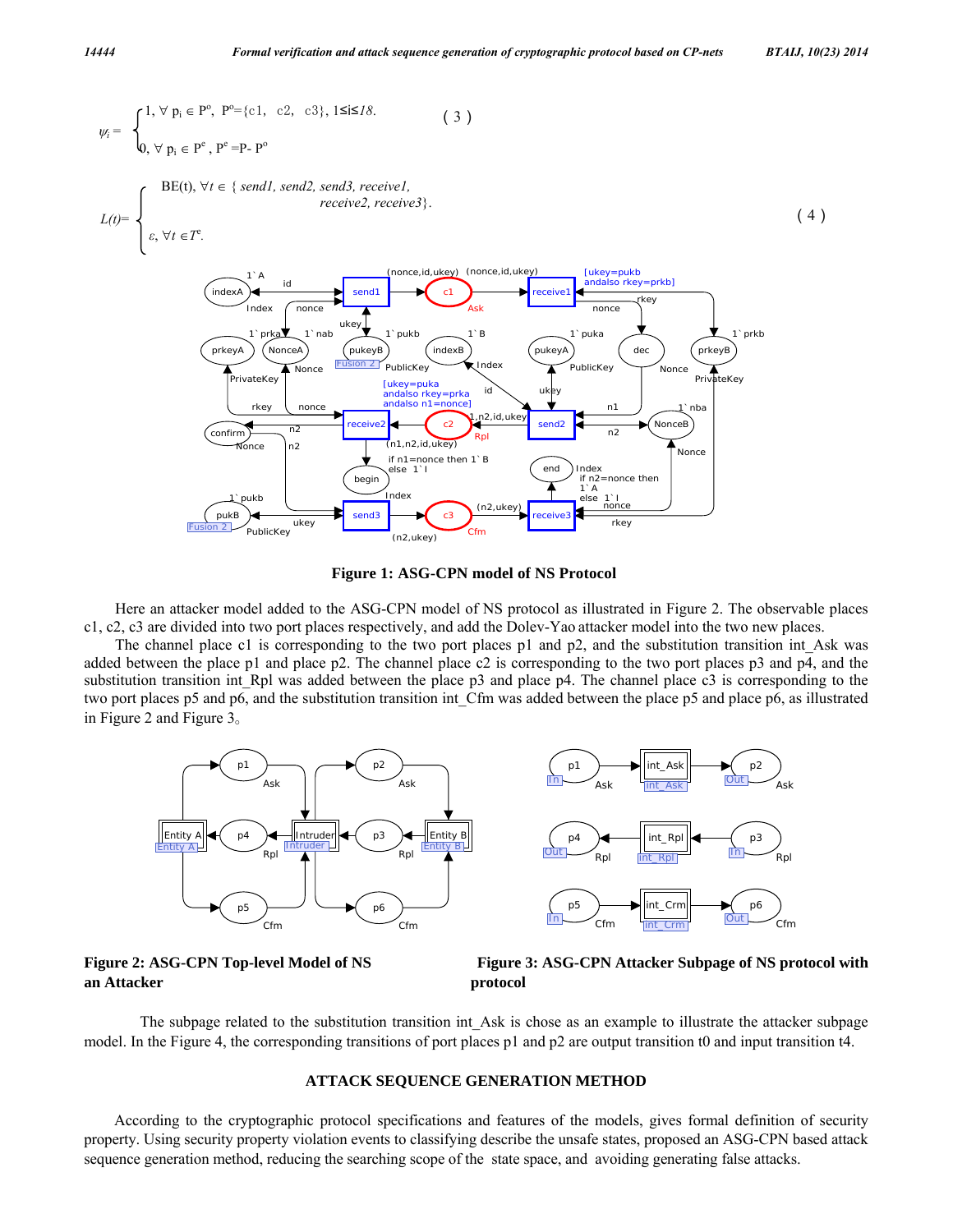

**Figure 4: ASG-CPN Model of Attacker int\_Ask Subpage** 

#### **Security properties**

 The purpose of cryptographic protocol is to prevent malicious side attack from network environment to achieve the intended security goals. Those security goals are called security properties. In this section, the most common security properties, including confidentiality property and authentication property, are given their formal definition.

Definition 6 (confidentiality property): Let *N* be the formal model of the cryptographic protocol, *In* be the attacker,  $D_{in}$ be the message set places of the attacker, and m' be the confidentiality information. If there is an occurrence sequence in the set P of occurrence sequences, let  $m'$   $D_{In}$ , then the protocol does not meet the confidentiality properties:

$$
\exists \sigma \in P, \quad P = \{M_0 b_1 M_1 b_2 ... | M_0 = M^\wedge M_0 \xrightarrow{b1} M_1 \xrightarrow{b2} M_2 ... \} \exists M_i \in \sigma, 0 \le i \le |\sigma|, \alpha(M_i) = \text{true iff } m' \in M_i(DIn), M_i \models_{St} \alpha'
$$

In analyzing and verifying confidentiality properties, because the attacker would have been store the messages after received, therefore only need to consider the deadmarking states of a finite-length occurrence sequence, whether the attacker access to confidential information. The state space (reachability graph) of the cryptographic protocol CP-nets model, does not meet the confidentiality properties can be described as:

 $\exists \sigma \in P$ ,  $P=[M_0 b_1 M_1 b_2 ... M d] M_0 = M \wedge M_0 \xrightarrow{b1} M_1 ... \xrightarrow{b n} M d$ , Md  $\in \sigma$ ,  $\alpha$ (Md)=true *iff*  $m' \in Md(DIn)$ , Md  $=_{St} \alpha$ .

Among them,  $M_d$  is the terminating state of each occurrence sequence. If  $M_d$  contains confidential information, it indicates that the cryptographic protocol dose not meet its confidentiality property.

Definition 7 (authentication property): Given an authentication cryptographic protocol model N includes session initiator A, responder B and an attacker In, begin  $(M')$  event indicates the event when entity A authenticate the entity B, end(M $\degree$ ) indicates the event when entity B authenticate the entity A, in the occurrence sequences of model N, when entity B performs end (M``) event, entity A has also been already performed begin (M`), called the cryptographic protocol model N satisfies authentication property.

For the NS authenticated key exchange protocol, using begin(M`) event and end(M``) event represents the events entities A and B authenticates each other, the variable is set to reach a mutual authentication requires the need for both sides to reach a shared key Share<sub>A</sub> and Share<sub>B</sub>, the NS protocol satisfy the authentication property, when the following conditions are met:

 $(1)$  *Share<sub>A</sub>*= *Share<sub>B</sub>*; (2) begin(M`)  $I,end(M^*)$  $\overrightarrow{\sigma}$  k, I  $\overrightarrow{ }$ 

#### **Attack sequence generation**

After the modelling cryptographic protocol system using CP-nets, it can use ASKCTL<sup>[23]</sup> to verify the model, and the system properties are able to give "satisfy" or "not satisfy" conclusions. However, if the verification result is "not satisfy", ASKCTL validation process does not give further diagnostic information, so that users cannot accurately find the places where the error occurred, and cannot discovery which transition triggering sequence can lead to property does not meet.

This section presents attack sequence generation method of the cryptographic protocol model, which can effectively gives the occurrence sequence of protocol model when the security properties are not meet, and can provide sufficient information for protocol designers and analysts, to propose protocol improvement scheme.

Currently, the most common attack sequence generation methods are mainly based on whole state space search method. Due to the state space explosion problem, most studies have focused on the single session or multiple sequence sessions scenarios. This article focused on multiple concurrent sessions cryptographic protocol model validation and attack sequence generation problem, Using security property violation events to describe the non secure states in the state space of the cryptographic protocol formal model, proposed an attack sequence generation method based on ASG-CPN model, which is reducing the search range of state space, and avoiding false attacks。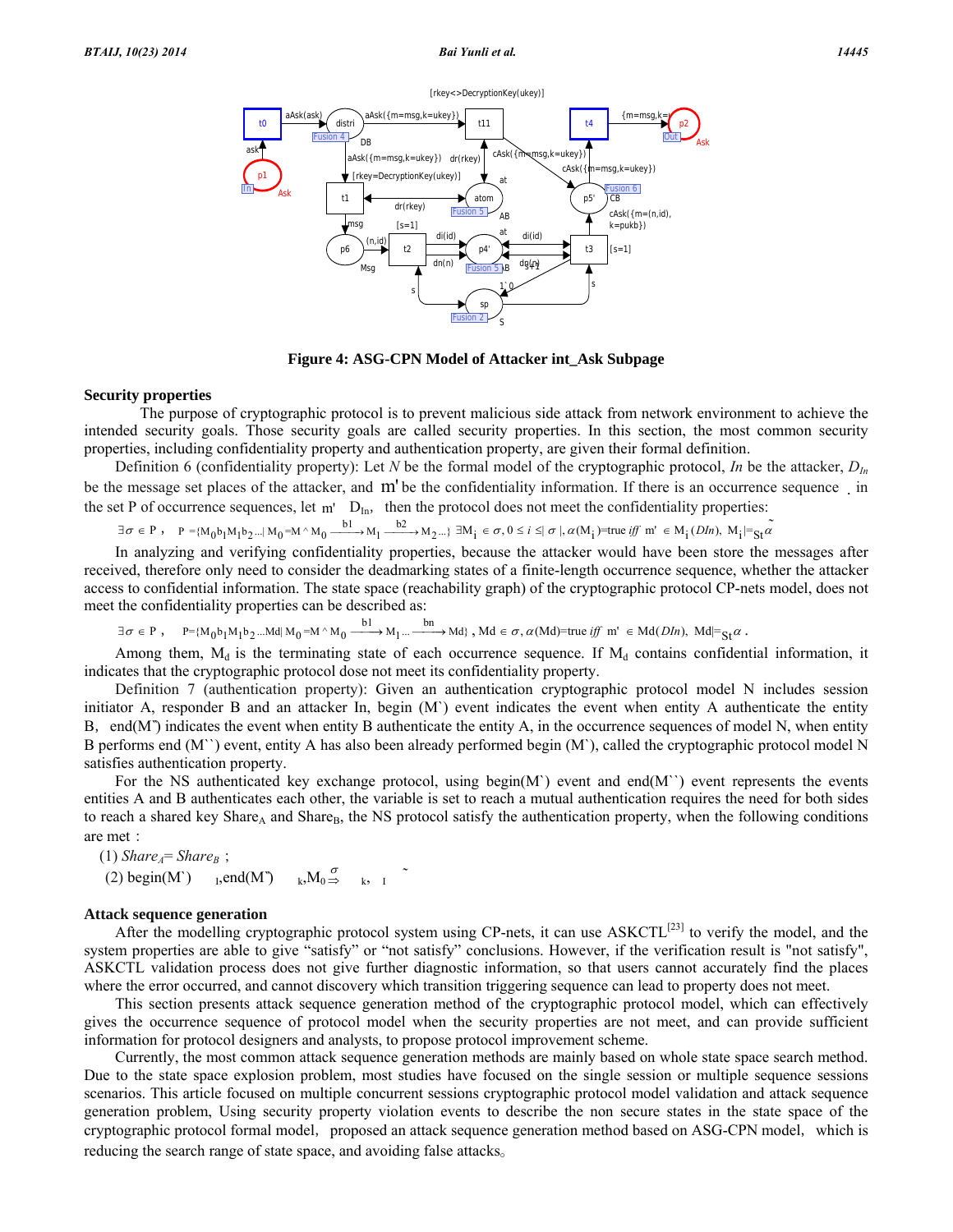Attack sequence generation method can also be based on marking the insecurity states, which can effectively reduce the search range of the state space. The insecurity states can be classified using security property violation events, and the false attacks state can be ruled out.

Firstly, the security property violation events are defined, and then the attack sequence generation method based on ASG-CPN model including its practical applications is addressed.

Definition 8 (Security Property Violation Events, SPVE): Security property violation events describe the behaviour sequences of cryptographic protocol contrary to the security properties. State PR of SPVE is the Initial state on behalf of the successful implementation of the events, State PE of SPVE is the terminating state of the events. The initial states and terminating states are described by the marking of protocol model.

The SPVE are described as a sub-model of the cryptographic protocol system model, such that place set of the SPVE is a subset of the protocol model. The each place in the SPVE can correspond with the place in the system model, and the place components of each marking in the SPVE can correspond with the place components of the states in the state space of the system model.

Definition 9 (State projection): Given a CP-nets model N, with initial marking  $M_0$ , and state space  $OG = (V, A, N)$ , V is the node set, called reachable markings. For each place subset  $P_S \subseteq P$ , m1 $\subseteq M(P_S)$ , p $P_S$ ,  $M_i(p)$  V, m1(p)  $M_i(p)$ , then the state projection of ml onto the reachable markings in the N, denoted as  $PROJ(m1\downarrow V) = M_i(p)$ .

Perform state projection operation to initial and terminating state of SPVE respectively, denoted as si=PROJ(PI↓V),  $Se=PROJ(PE\downarrow V)$ .

Definition 10 (Execution Sequences of SPVE): For a SPVE of the cryptographic protocol, with initial state PR and terminating state PE, the execution sequences of SPVE, denoted as  $T_{sub}(M_0, PR, PE)$ , in which  $M_0[T_{sub}>PR$  and  $M_0[T_{sub}>PE]$ ,  $T_{sub} \subseteq T_{sub}$ .

For a security protocol model, firstly use model validation techniques to find that the model does not meet the security properties, and then search the initial state and final state of the SPVE in the state space, given the sub-path that contains all the sequences between the two states. Because only need to consider the data exchanged between the entities, so generating attack sequences retain the information of observable places, and the information of the internal places can be discarded.

Definition 11(Observable occurrence sequence set): Given an ASG-CPN =( $G$ , L) model and the T<sub>sub</sub>(M<sub>0</sub>,PR,PE) of a SPVE,  $T_{obs}$ =Obs( $T_{sub}$ ) extract the observable execution sequence  $T_{obs}$  from  $T_{sub}$ ,  $T_{obs}$  is an firing sequence set corresponding with each sequence in the T<sub>sub,</sub> retaining the binding elements of the input/output transitions, and each state retaining the elements of the observable places.

Table 1 shows the attack sequence generation algorithm based on ASG-CPN Model. Firstly, it performs state projection pr and pe of SPVE onto reachability graph OG of the ASG-CPN model, obtained PROJ(pr↓V) and PROJ(pe↓V); if  $PROJ(pr\downarrow V)=\Phi$  or  $PROJ(pe\downarrow V)=\Phi$  then quit, else denoted as si, se respectively; and then searches the execution sequences  $T_{sub}(M_0,S_i,Se)$  from the initial marking according to the indicator vector and label function L of ASG-CPN model, and obtain the corresponding observable sequences  $Obs(tr(M_0,S_i,Se))$ .

In the algorithm,  $T_{sub}(M_0,S_i,Se)$  and  $Obs(tr(M_0,S_i, Se))$  involved state space searching problem, the specific search process is as follows:

 $\triangleright$  T<sub>sub</sub>(M<sub>0</sub>,Si,Se) use Breadth-first search algorithm to search the all firing sequences initiated from initial state M<sub>0</sub>, via state Si, and reach terminating state Se in the state space;

 $\triangleright$  Obs(tr(M0,Si,Se)) obtains the each observable occurrence sequence tr(M0,Si,Se)  $\subseteq$ Tsub(M0, Si,Se), according to the indicator vector and label function L of ASG-CPN model, and gets the attack sequences.

### **TABLE 1: Attack Sequence Generation Algorithm based on ASG-CPN Model**

| initial state Pr and terminating state Pe of SPVE,<br>lnput:    |
|-----------------------------------------------------------------|
| cryptographic protocol model ASG-CPN= $(G, \_), L$ ), OG = (V,  |
| A. N)                                                           |
| <b>Output: Attacksequences</b>                                  |
| Begin                                                           |
| $Si=PROJ(pr\downarrow V);$                                      |
| $Se = PROJ(pe \downarrow V);$                                   |
| If $SiI = \Phi$ and $SeI = \Phi$ then                           |
| If $T_{sub}(M_0, Si, Se)=\Phi$ then                             |
| For tr $T_{sub}(M_0,S_i,Se)$                                    |
| Attacksequence= Attacksequence^^ Obs(tr( $M_0$ , $Si, Se$ )); / |
| <b>Next</b>                                                     |
| End                                                             |
| End                                                             |
| Output(Attacksequence);                                         |
| End                                                             |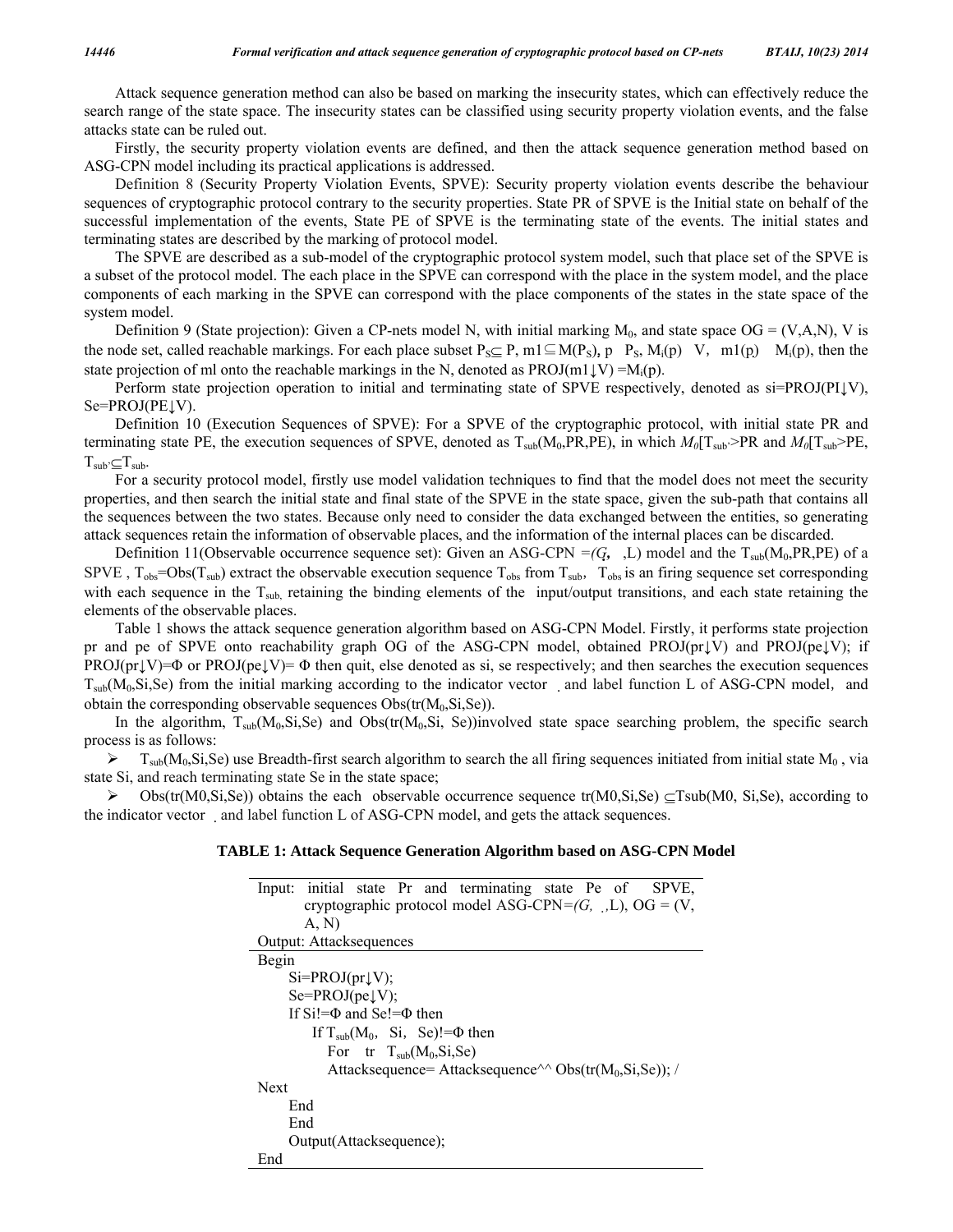Algorithm Analysis: By all occurrence sequences between to the initial and final states in the state space to generate attack sequences, its complexity is  $O(n^*m)$ , the number of terminal state is m, the total number of state is n. The attack sequence generation method based on SPVE has effectively controlled the search number of the state space; meanwhile avoided generating false attacks.

For the NS authenticated key exchange protocol, using begin(M`) event and end(M``) event represents the events entities A and B authenticates each other, the variable is set to reach a mutual authentication requires the need for both sides to reach a shared key Share<sub>A</sub> and Share<sub>B</sub>, the NS protocol satisfy the authentication property, when the following conditions are met:

 $(1)$  *Share<sub>A</sub>* = *Share<sub>B</sub>*;

(2) begin(M`)  $I_1$ ,end(M`)  $I_1$ , $M_0 \stackrel{\sigma}{\Rightarrow} I_2$ ,  $I_3$ 

Below using 1995 lowe <sup>[22]</sup> released NS protocols middle attack, as an example to demonstrate the attack trace generation method based on SPVE. Based on ASG-CPN models and SPVE model of the NS protocol (Figure 5), indicate the attack sequence generating process.



**Figure 5: SPVE Model of Man-in-Middle Attack on NS Protocol** 

A SPVE described in Figure 5 is that an entity B sent authentication acknowledgment data to entity A, and then entity A need to return authentication confirmation data; Place "begin" stores identity I for authenticated session responder of entity A; place "end" stores identity A for authenticated session initiator of entity B.

With the state space of NS protocol ASG-CPN model generated by CPN Tools, after performing state projection of initial state and final state of the SPVE in Figure 5,  $PR = \{63\}$ ,  $PE = \{137,138\}$ . Based on the state reachability, calculates all possible execution sequences:  $T_{sub}(M_0, PR, PE)$ .

By searching T<sub>sub</sub>(PR,PE), the execution sequences include total 66 sequences, such as  $M_{63}TM_{68}TM_{73}TM_{78}$  $TM_{83}TM_{91}TM_{101}TM_{114}TM_{125}TM_{133}TM_{13}$  in which the transition names are omitted. But  $T_{sub}(M_0, M_{63})$ . The execution sequences from initial marking  $M_0$ to the initial state PR of SPVE, has only one sequence,  $M_1TM_2TM_3$  $TM_5TM_7TM_9TM_{13}TM_{17}TM_{25}TM_{34}TM_{42}TM_{47}TM_{52}TM_{57}$ . Therefore, there exist 66 execution sequences in  $T_{sub}(M_0, PR, PE)$ . According to the observable place indicator and input/output transition label, the one man-in-middle attack sequence of NS protocol was obtained  $^{[22]}$ .

#### **CONCLUSION**

In this paper, formal verification of cryptographic protocols and attack sequence generation method conducted in-depth research. The ASG-CPN model for the attack sequence generation was proposed, which added input-output transitions and observable places in the original cryptographic protocols CP-nets model. For a comprehensive analysis of cryptographic protocol attack, the SPVE is given based on in-depth analysis of security properties. An attack sequence generation method based on SPVE was proposed. Through the formal verification and attack sequence generation practice of NS protocol, fully illustrates the effectiveness of new and improved methods.

#### **ACKNOWLEDGEMENT**

The Program of Natural Science Foundation of Inner Mongolia of China under Grant No. 2012MS0914 supported this work.

#### **REFERENCES**

- **[1]** Dolev D Y A. On the security of public key protocols. Proceedings of the IEEE 22nd Annual Symposium on Foundations of Computer Science, Nashville, TN. 1981. p. 350-357.
- **[2]** Millen J K, Clark S C, Freedman S B. The interrogator: Protocol security analysis. Software Engineering, IEEE Transactions on, 1987(2): p. 274-288.
- **[3]** Meadows C. The NRL protocol analyzer: An overview. The Journal of Logic Programming, 1996. 26(2): p. 113-131.